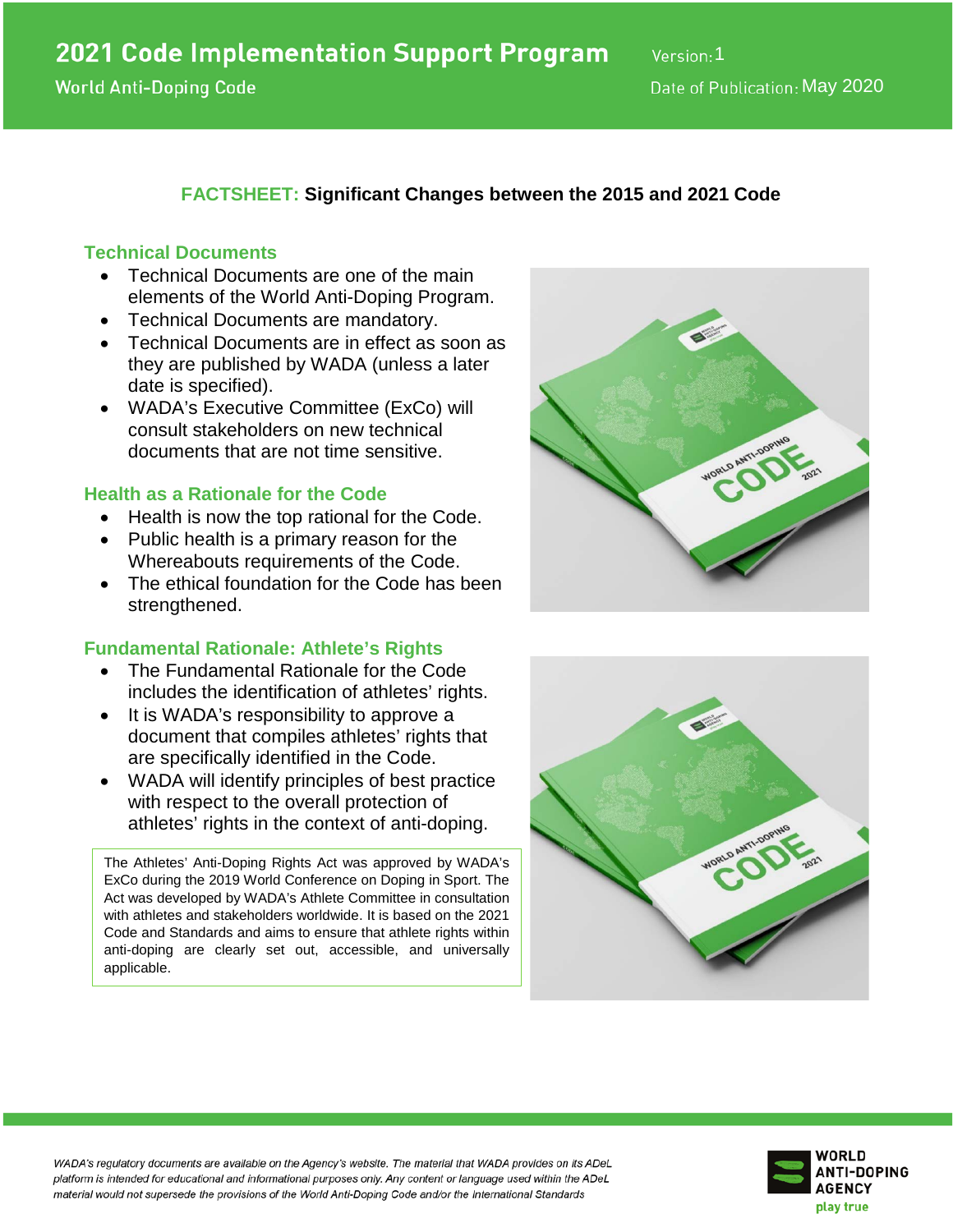## **World Anti-Doping Code**

# **Delegation of Doping Control Functions**

- Anti-Doping Organizations (ADOs) are responsible for all aspects of doping control, including any aspects delegated to a third party.
- ADOs should require third parties to report any finding of non-compliance to them.

## **Procedures Related to Split Samples**

- A single A-Sample or B-Sample can be split and used for both initial analysis and both parts of the confirmation analysis.
- The laboratory and ADO with Results Management (RM) responsibility must try to notify the athlete of the opportunity to observe the opening of the single bottle.

### **Expansion of Laboratory Reports for Atypical Findings (ATFs) Beyond Endogenous Substances**

- WADA has expanded the category of ATFs beyond endogenous substance.
- Trace amounts of Clenbuterol can be reported as an ATF.

### **Tampering**

• The definition of tampering has been consolidated.

## **Attempted Complicity**

• Attempted complicity is an anti-doping rule violation (ADRV).

# **Prohibited Association**

- For potential cases of Prohibited Association, ADOs no longer have to provide athletes advanced notice that a support person is ineligible.
- ADOs must demonstrate that an athlete knew that he/she was associated with a support personnel who was ineligible.

# **Protection for Individuals Reporting Violations**

- Discouraging someone from reporting information relating to doping activities (including non-compliance with the Code) is a new ADRV.
- Retaliating against another person for reporting information relating to doping activities is a new ADRV.
- Such activities will result in a sanction from two years to a lifetime ban depending on the seriousness of the violation.

### **Burden Shifting**

- It is the responsibility of the ADO to prove that departures from the International Standard for Testing and Investigations (ISTI) (sample collection or sample handling) or International Standard for Results Management (ISRM) (Adverse Passport Finding, Whereabouts failures, notice to the athlete regarding B-sample opening) did not cause an ADRV.
- Other violations of anti-doping rules or policies may result in compliance issues but cannot be used as a defense for an ADRV.

WADA's regulatory documents are available on the Agency's website. The material that WADA provides on its ADeL platform is intended for educational and informational purposes only. Any content or language used within the ADeL material would not supersede the provisions of the World Anti-Doping Code and/or the International Standards

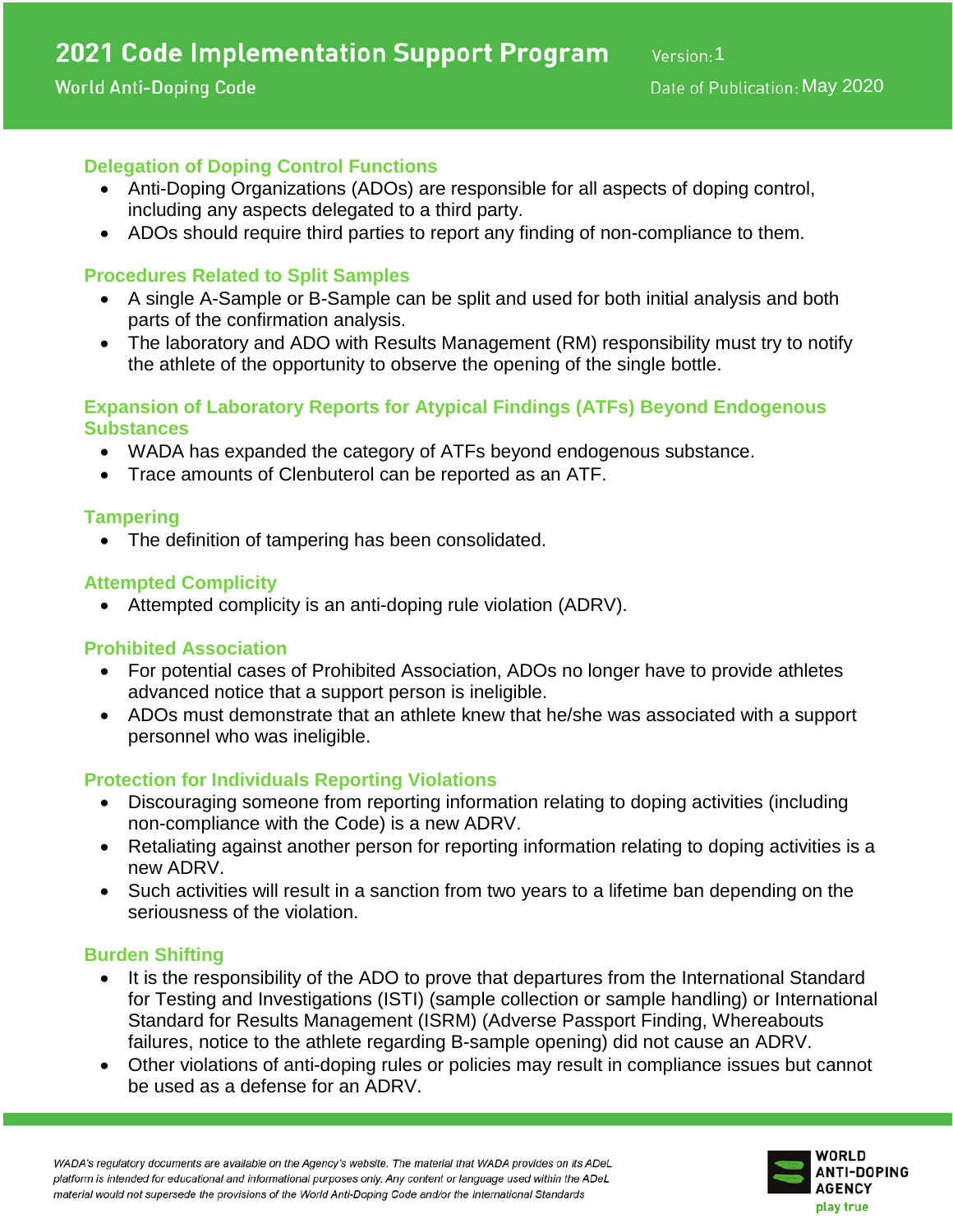## **Substances not Prohibited Out-of-Competition found in In-Competition Samples**

• A working group has been put together to create thresholds for certain substances. In some cases, the substances were obviously used out-of-competition and could not possibly have had an in-competition effect.

## **Specified Methods**

• Currently all prohibited methods are 'non-specified'. It will be possible for new or existing prohibited methods to be identified as 'specified'.

## **Expanded use of the Monitoring Program**

• WADA can look at data related to substances to see if they should be included in the Monitoring Program or on the List of Prohibited Substances and Methods (List).

## **Retired Athletes Returning to Competition**

• An athlete's results will not be disqualified when he/she returns to competition after retiring, if he/she can prove that they did not know that the event was an international or national level event.

## **Use of Information from Sample Analysis**

- Data from sample analysis and other anti-doping information can be used for research purposes, method development or to establish reference populations.
- The data cannot be traced back to a particular athlete.

## **Use of Other Laboratories to Establish Forensic Facts**

• While only results from a WADA-approved or a WADA-recognized laboratory can be used to establish an adverse analytical finding (AAF), other reliable forensic methods can be used from reliable non-WADA-approved/-recognized labs to support an investigation.

### **Further Analysis of Samples**

- There is no limit to the number of analyses conducted on a sample before an athlete is notified of an AAF.
- Once an athlete is notified of an AAF, no new/further analysis can be conducted without the consent of the athlete or a hearing panel.
- For a negative sample, there is no limitation on the ADO that initiated the sample collection or WADA from conducting further analysis or retesting.
- Other ADOs with authority over the athlete can further analyze a sample but must get permission from the ADO that initiated the sample collection or from WADA.

### **WADA's Right to Take Possession of Samples and Data**

• WADA can take immediate possession of samples and anti-doping data.



WADA's requiatory documents are available on the Agency's website. The material that WADA provides on its ADeL platform is intended for educational and informational purposes only. Any content or language used within the ADeL material would not supersede the provisions of the World Anti-Doping Code and/or the International Standards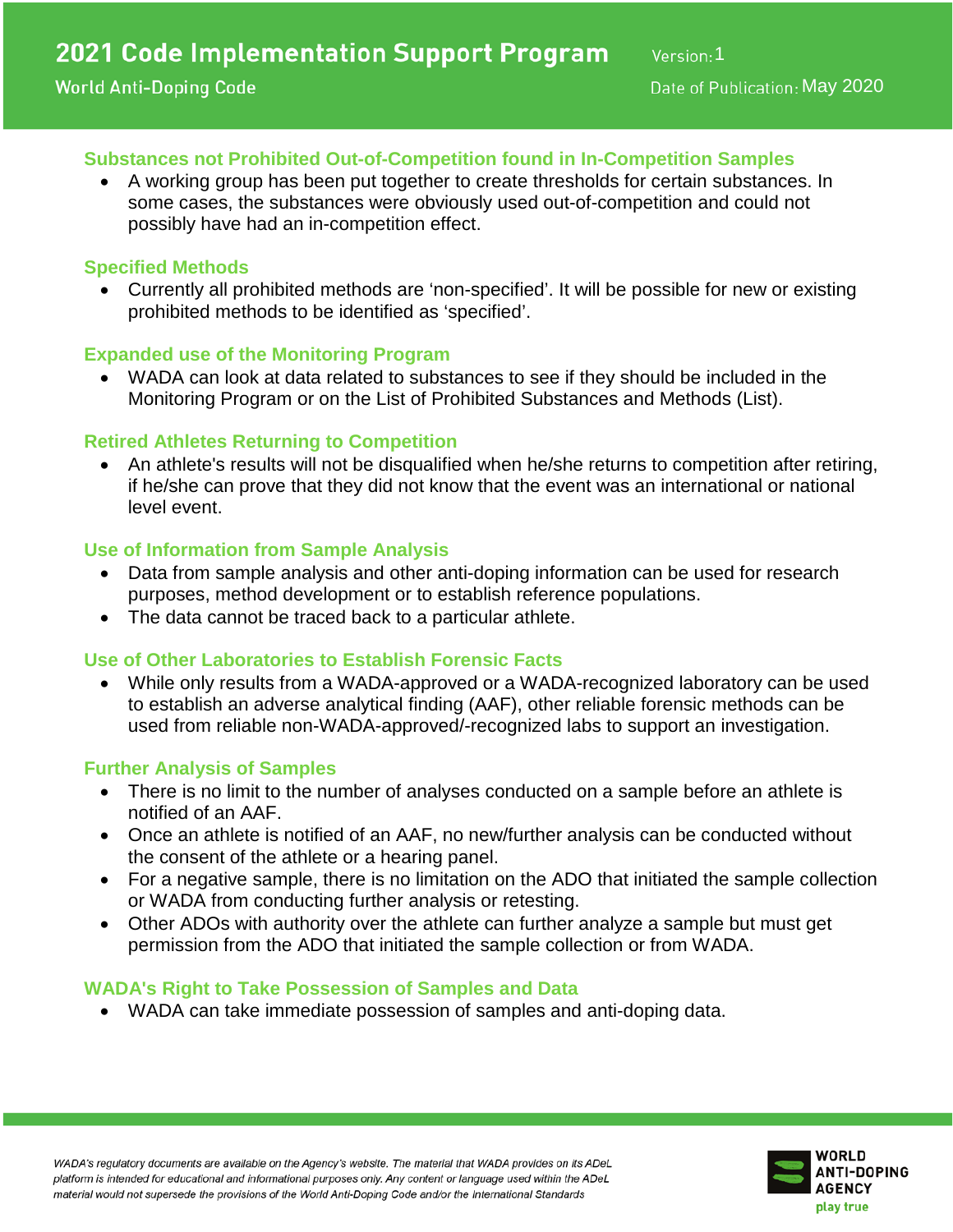## **Changes to Results Management**

- Details about RM have been moved to the new ISRM.
- ADOs, other than Major Event Organizations (MEOs), must not limit their decisions to a particular geographic area or sport.
- Consequences imposed by a Signatory will be in effect for all sports, worldwide, without action from other ADOs. The exception is for decisions made by MEOs that only apply to the major event and they are turned over to the applicable International Federations (IFs) for follow up results management.

## **WADA's Right to Require an ADO to Conduct Results Management**

- An ADO with results management authority (RMA) who refuses to conduct RM can be considered an act of non-compliance.
- WADA can demand that an ADO with RMA to conduct results management and if the ADO refuses, WADA may designate another ADO with authority over the athlete to conduct the results management. The refusing ADO will cover the costs associated with the results management.

### **More Rigorous Standards for Fair Hearings**

• Hearing panels must be 'operationally independent' from the investigation of, or decisions to proceed with, the case.

### **Definition of Intentional**

• Consistent with existing Court of Arbitration for Sport (CAS) decisions, 'intentional' means that the person intended to commit an act that constitutes an ADRV regardless whether the person knew it violated the Code or not.

### **Substances of Abuse**

- Some substances on the List will be identified as 'Substances of Abuse' by WADA's List Expert Group because they are frequently abused in society outside of the context of sport.
- A three-month sanction will be given when an athlete can prove that the use happened out-of-competition and was unrelated to sport performance.
- The sanction can be reduced to one month if the athlete completes a rehabilitation program.

# **Flexibility in Sanctioning for Refusal to Submit to Sample Collection or Tampering**

In exceptional circumstances, the sanction for refusing to submit or tampering with the sample collection process can be from two to four years.

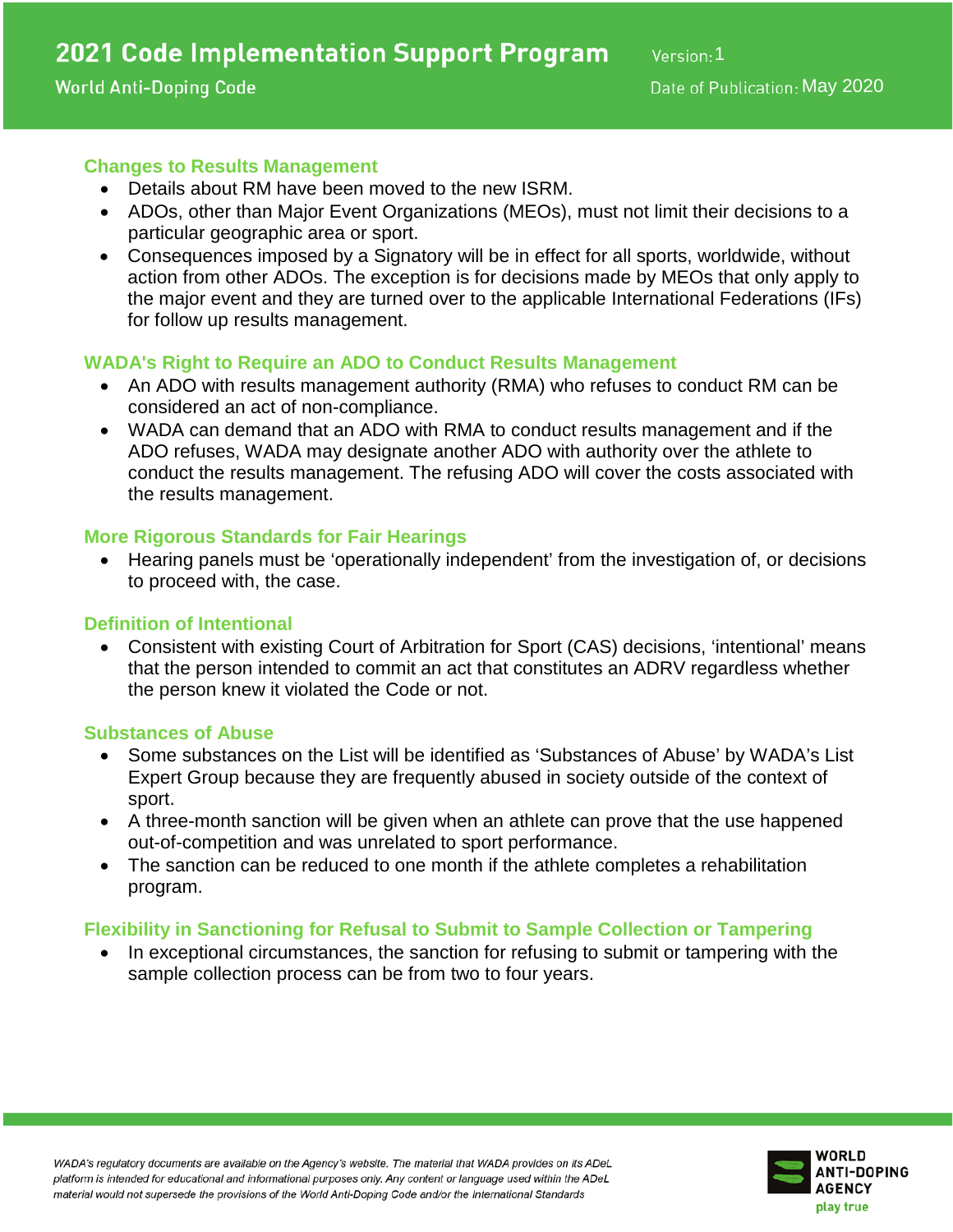# **Fraudulent Conduct During Results Management and Hearing Process**

- Tampering during RM will be considered as a separate first violation.
- The sanction for tampering during RM will be two to four years and added on to any sanction for the violation reviewed.

## **Increasing the Upper End of the Sanction for Complicity**

The range of ineligibility for complicity is two years to a lifetime ban.

## **Re-Introduction of the Concept of 'Aggravating Circumstances'**

• The Aggravating Circumstances Article deals with special or exceptional circumstances where an additional sanction from 0-2 years is appropriate.

## **Addressing Common Contaminants in Supplements and Other Products**

• A special WADA working group is working on an approach to possibly raising the reporting limits for prohibited substances that are known contaminants.

# **Substantial Assistance: Expansion of Types of Cooperation Justifying Reduced Sanction**

- The possibility of having a sanction reduced for substantial assistance has been expanded to include helping to establish non-compliance with the Code and International Standards and other types of sport integrity violations.
- WADA can agree to not publicly disclose an ADRV in exchange for substantial assistance.

### **New Article Entitled Results Management Agreements**

- An athlete or other person facing a four-year sanction can have the sanction reduced by a year by admitting to the ADRV and accepting the sanction within 20 days of the ADRV notice.
- An ADO, athlete or other person and WADA to enter into a Case Resolution Agreement where the applicable sanction can be agreed upon based on the facts of the case.
- Case Resolution Agreements cannot be appealed.
- An athlete who is negotiating a Case Resolution Agreement is entitled to share his/her story under a 'Without Prejudice Agreement'.

### **Improvements to the Multiple Violations Rules**

- A new violation found to have occurred more than 12 months before a first violation that an athlete or other person has been sanctioned for, the later-discovered violation will be sanctioned as if it was the first violation and will be added to the period of ineligibility for the first violation.
- The sanction for a second anti-doping rule violation discovered during a period of ineligibility will be served consecutively after the period of the first violation.
- The formula for calculating the period of ineligibility for a second ADRV has been modified to be more proportionate and not so dependent on the order in which the two violations occurred.



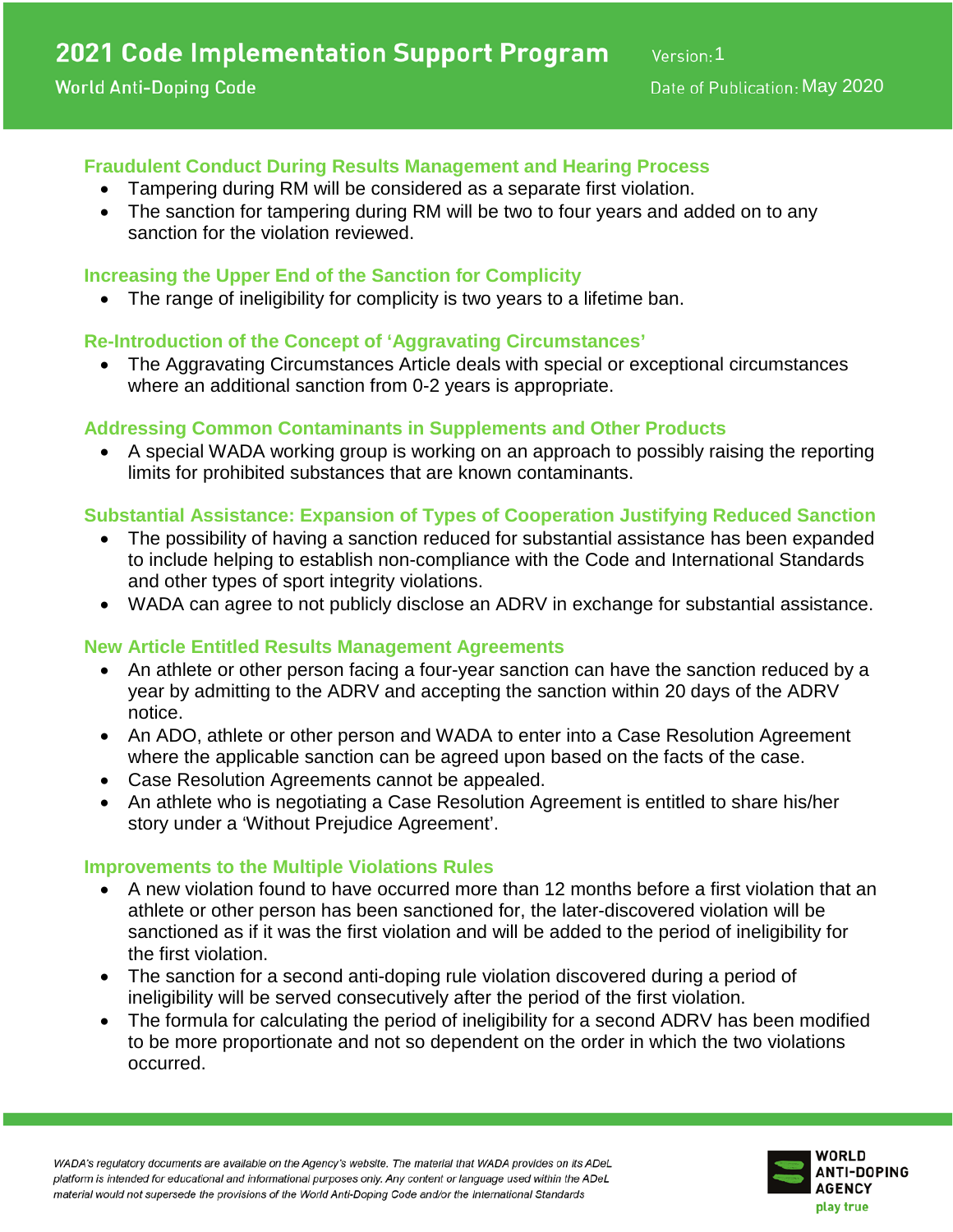### **World Anti-Doping Code**

## **Forfeited Prize Money Goes to Other Athletes**

- When forfeited prize money as a result of an ADRV is collected by an ADO, the ADO will take reasonable measures to distribute the prize money to the athletes who would have been entitled to it had the athlete who committed an ADRV not competed.
- It is up to the rules of the sporting body if any rankings based on prize money is reconsidered.

### **Delays not Attributable to the Athlete or Other Person**

- It is up to the athlete or other person to establish that any delays in the hearing process is not their fault.
- Flexibility provided in the Code will not be possible in the case of lengthy investigations, particularly where the athlete or other person has acted to avoid detection.

# **Clarifications Relating to Sanctions for Violation of a Provisional Suspension**

- An athlete who is provisionally suspended and continues to participate will not be given credit for the period of the provisional suspension.
- All results earned while an athlete is provisionally suspended will be disqualified.

### **Express Authority of a Signatory to Exclude Athletes and Other Persons from its Events as a Sanction Against a Member Federation**

- The IOC, IPC and IF can discipline member NOCs, NPCs or NFs by excluding athletes from its respective event.
- The IOC, IPC, IF or NOC/NPC are not obligated to monitor their members' compliance as a requirement of their own Code Compliance.
- The IOC, IPC, IF or NOC/NPC can, however, take action against members for failing to implement Code-compliant anti-doping rules and can take action when aware of such noncompliance by a member in the implementation of those rules.

### **Scope of Review on Appeal**

• Any party to an appeal can submit evidence, legal arguments and claims that were not raised in the first hearing as long as they come from the same cause of action or same general facts or circumstances raised in the first instance hearing.

### **Appeals Involving National Level Athletes**

• Where the structure of the national level appellate body is not fair, impartial, and operationally and institutionally independent, the athlete or other person has the right to appeal to CAS.



WADA's regulatory documents are available on the Agency's website. The material that WADA provides on its ADeL platform is intended for educational and informational purposes only. Any content or language used within the ADeL material would not supersede the provisions of the World Anti-Doping Code and/or the International Standards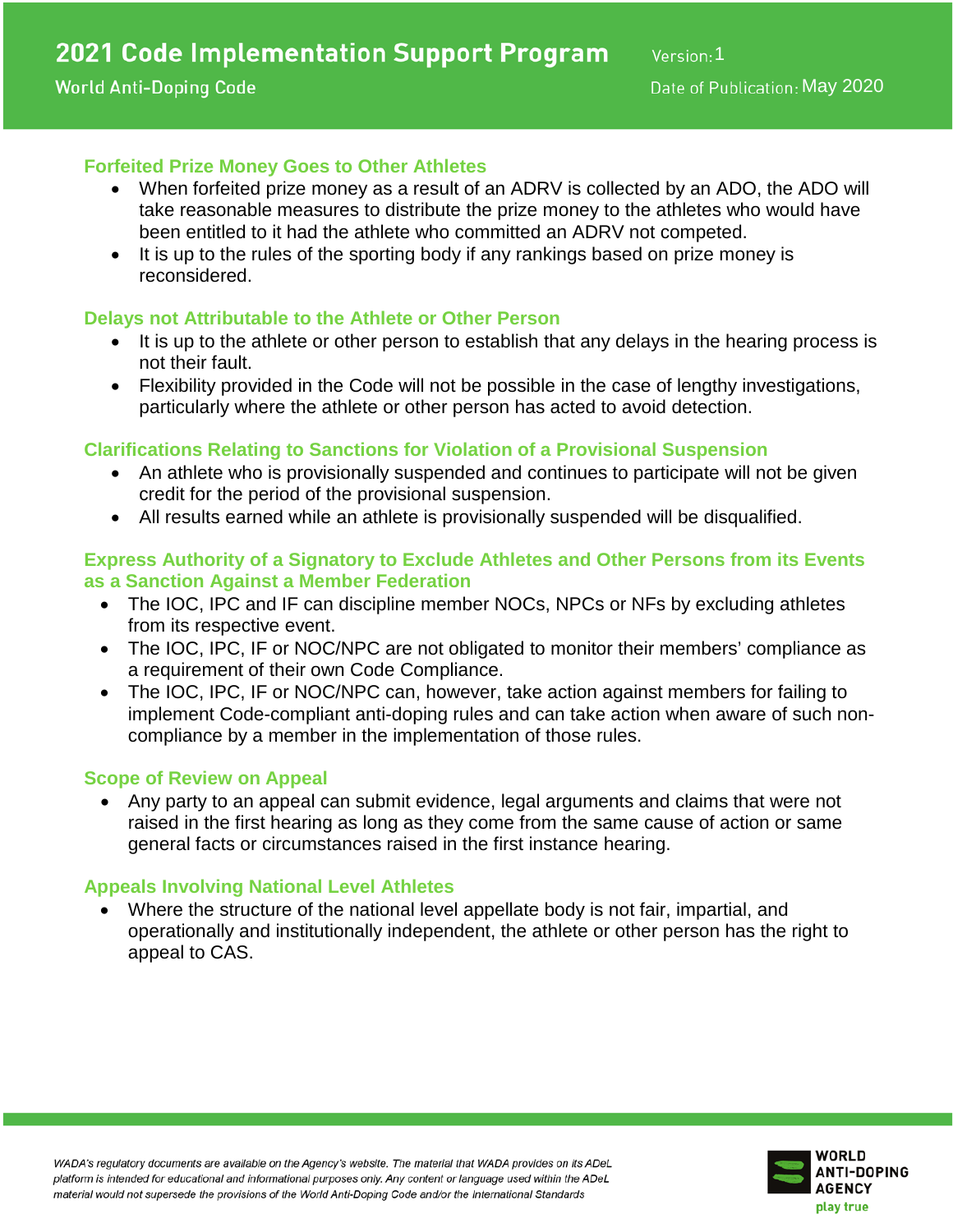## **Public Disclosure**

- Failing to make a public disclosure will not be considered as a Code Compliance Violation where public disclosure is prohibited by national law.
- After an initial hearing has been completed or waived, the ADO conducting results management can make public its determination or the hearing panel decision and can comment publicly on the matter.

## **Implementation of Decisions**

- All the results management decisions of Signatory ADOs, with the exception of decisions by MEOs, are automatically recognized worldwide in all sports.
- Only the original RMA has liability if its decision was wrongly taken.
- All provisional suspensions are automatically binding on other Signatories.

## **Article 18: Education**

- The International Standard for Education (ISE) provides detail on the mandatory education requirements to be included in a Signatory's anti-doping program.
- A definition for education is included in the Code.

## **Obligation of Individual Signatory Participants to be Bound by the Code and Signatories to not Employ any Person who have Violated the Code**

• Two new articles have been added to the Code to address roles and responsibilities for each Signatory personal obligations about ensuring that those involved in anti-doping are bound by the Code (or applicable rules/laws) and that those involved in doping control are not serving a period of ineligibility, provisionally suspended or engaged in conduct in the previous six years that would violate anti-doping rules or the Code.

# **National Anti-Doping Organizations Conflict of Interest Policies**

• Any person involved in the operational decisions or activities of a NADO cannot also be involved in the management or operations of any IF, NF, MEO, NOC, NPC, or government department with responsibility for sport or anti-doping.

### **Signatories' Expectations of Governments**

- Governments are only bound by the requirements of the UNESCO International Convention against Doping in Sport (UNESCO Convention).
- The word 'should' instead of the word 'shall' was used to describe the eleven separate subsections of Article 22, which set forth the Signatories' expectations.
- Additional expectations of the Signatories have been added including:
	- o Putting in place legislation, regulation, policies or administrative practices giving access unrestricted access to doping control officials and unrestricted transport of urine and blood samples.
	- o Adopting rules to discipline officials and employees who engage in conduct which violates the Code.



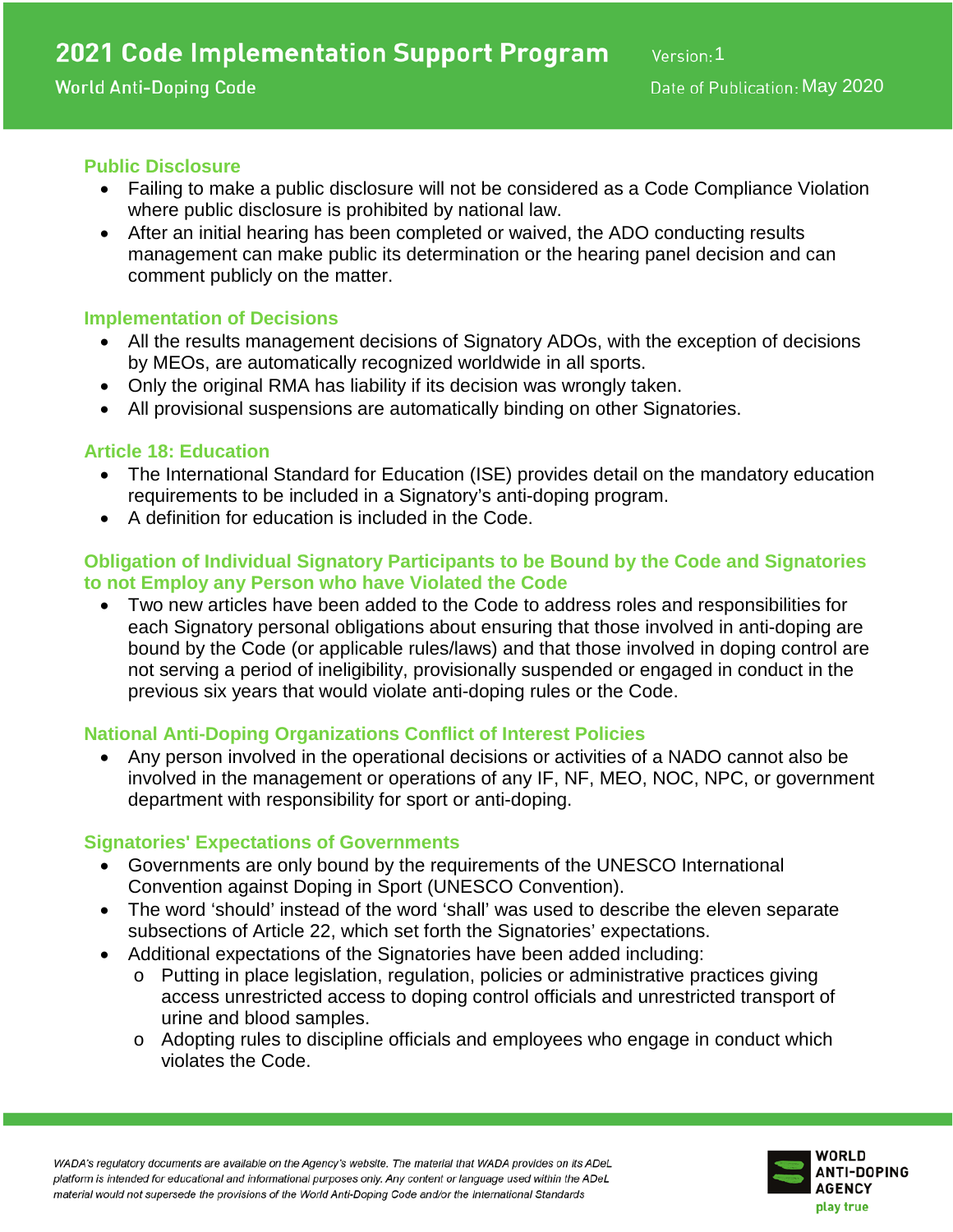- o Not allowing anyone to be involved in a government's doping control activities, sport performance or medical care in a sport setting who has engaged in conduct which would have been a Code violation in the previous six years.
- o Not limiting or restricting WADA's access to any samples or anti-doping records or information held by any Signatory, member of a Signatory or WADA-accredited lab.

# **How Does a Sport Organization Become a Signatory?**

- Organizations recognized by the Olympic Movement may become a Code Signatory by signing a declaration of acceptance or other form of acceptance approved by WADA.
- WADA will adopt a new policy setting forth conditions that other entities having significant relevance in sport must meet in order to submit an application to WADA to become a Code Signatory.

# **Code of Conduct, Medical and Safety Rules Permitted Under Article 23.2**

- Nothing in the Code precludes a Signatory from having safety, medical or code of conduct rules that are used for purposes other than anti-doping.
- Doping control samples can be used for other purposes including enforcement of an ADO's code of conduct rules or, for example, to monitor an IF's transgender eligibility rules.

# **Code Compliance and Monitoring**

- The detailed rules addressing Code Compliance and monitoring are found in the International Standard for Code Compliance by Signatories (ISCCS), with the most important provisions included in Article 24 of the Code.
- Compliance articles are separated into:
	- o Acceptance and Implementation
	- o Monitoring and Enforcing
	- o Modification and Withdrawal

# **Non-Retroactive Effect of Changes to the List**

- Changes to the List or a related Technical Document cannot, unless specifically stated otherwise, be applied retroactively.
- When a prohibited substance has been removed from the List, an athlete serving a period of ineligibility for the substance in question, may apply to the relevant RMA to consider a reduction in the period of ineligibility.

# **Definition of 'in-competition'**

- The standard definition for 'in-competition' refers to the period starting at 11:59 pm on the day before competition until the end of competition and the sample collection process related to such competition.
- WADA can approve a definition for a sport that has a unique reason for a different definition of in-competition, which will also be followed by MEOs that include the sport.